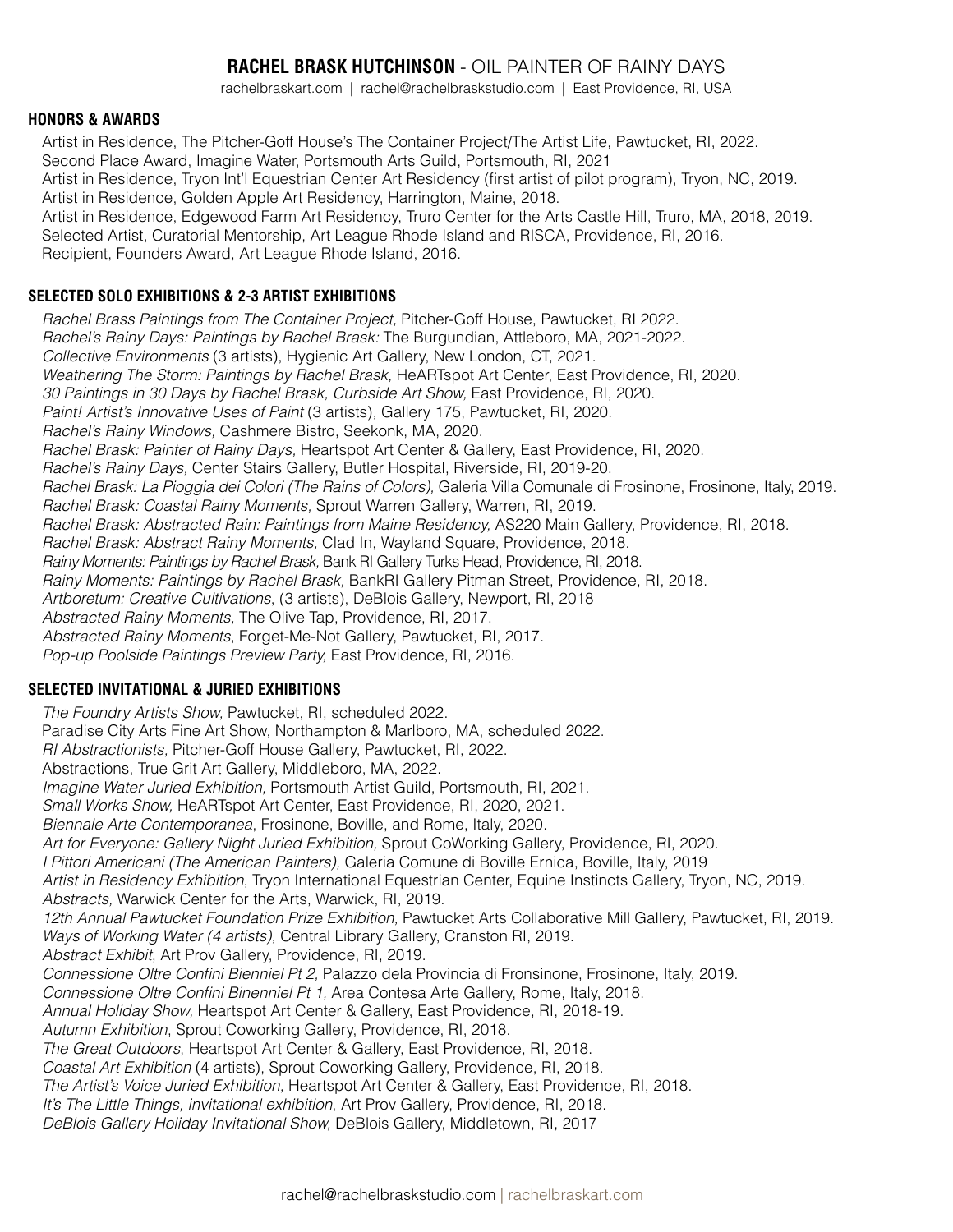# **RACHEL BRASK HUTCHINSON** - OIL PAINTER

rachelbraskart.com | rachel@rachelbraskstudio.com | East Providence, RI

#### **SELECTED GROUP EXHIBITIONS**

*Arts for Everyone Members Exhibition, Attleboro Arts Museum, Attleboro, MA, 2021-2022. The Trailing Quarter: Art Produced in Quaranthreen (virtual show),* Art League RI, May 2020. *Art League RI Members Holiday/Winter Exhibition,* ALRI Gallery, Hope Artist Village, Pawtucket, RI, 2019-20. *Art League RI Spring Members Exhibition,* The Vets Gallery, Providence, RI, 2019. *Who We Are,* Pawtucket Arts Collaborative Mill Gallery, Pawtucket, RI, 2018. *Art League RI Members Exhibition,* Warwick Center for the Arts, Warwick, RI, 2018. *Max12 Exhibition,* Pawtucket Arts Collaborative Mill Gallery, Pawtucket, RI, 2017. *EPAC Artist Members Inaugural Show,* Heartspot Gallery, E. Providence, RI, 2017. *Art League Rhode Island's Associate Members Exhibition,* Dryden Galleries, Providence, RI, 2017. *Members Gallery*, Pawtucket Arts Collaborative Mill Gallery, Pawtucket, RI, 2016.

#### **TEACHING EXPERIENCE**

Private Art Lessons & paint parties, East Providence, RI, 2017-present. *Designed from Destruction,* workshop, URI Fine Arts Club, 2022. *Coloration Explorations: Exploring Colors & Their Impact*, Fuller Creative Learning Center, 2018. *Where to Start: Appreciating Abstract Art,* Adult Workshop, NR Modern Gallery, Middletown, RI, 2017. *Playing With Pointillism*, Adult Art Workshop, NR Modern Gallery, Middletown, RI, 2017. *Creating with Clay*, Children's Art Class, Fuller Creative Learning Center, East Providence, RI, 2017. *Great First Impressionists*, Adult Art Class, Fuller Creative Learning Center, East Providence, RI, 2017. *Beyond Paint Splatters*, Adult Art Class, Fuller Creative Learning Center, East Providence, RI, 2016. Visiting Teaching Artist, Grades K-6 Summer Program, Seekonk, MA, 2016-2017. Exploring Art Mediums, private studio lessons, East Providence, RI, 2014-16. Art & multi-disciplinary skills, Champions Extended Learning, Seekonk & Norton, MA, 2010-2015 Teaching Assistant, Big & Bright Painting, Nature Drawing, Providence CityArts! for Youth, Providence, RI, 2008-2009 AmeriCorps Builds Lives Through Education (A.B.L.E.), Wellsville, NY, 2007-2008. Arts & Crafts Instructor, Drawing & Painting, Delta Lake Conference Center, 2003, 2004

## **RELATED ACTIVITIES & PROFESSIONAL EXPERIENCES**

Juror, *Light at the End of the Tunnel*, juried exhibition, HeARTspot Art Center, East Providence, RI, 2021. Art Category Juror, *2020 4-H Photo Fine Arts Show,* Warwick, RI (postponed due to COVID19) Participated in AS220's Practice/Practice Cohorts, artist professional development, Providence, RI, 2018-19. Curated "Ways of Working Water" exhibition (4 artists), Central Public Library Gallery, Cranston, RI, 2019. Curated "In Transit" international exhibition, The Vets Gallery, Art League Rhode Island, Fall 2017. Invited Artist Guest Speaker, East Providence Arts Council Meeting, East Providence, RI, Oct. 2016. Art League Rhode Island, artist member, Communications & Exhibition Committees, Board Member Memberships: Pawtucket Arts Collaborative, East Providence Arts Council, Seekonk Artist Network, Graphic Artists Guild, Attleboro Arts Museum

#### **PRESS & PUBLICATIONS**

"No More Waffling: Forever a Burgundian," *Motif Magazine*, Providence, RI. 2021, December 1. "Paint! Exhibit in Gallery 175," *Reporter Today. 2020, February 27.*

"Meet Local Artists with Looff On Tour." *The Valley Breeze,* 2020, July 30-Aug 5, 2019.

"Turning Truro in a Crossroads for the Arts." *Provincetown Banner*, Provincetown, MA. 2019, April 24.

"New Exhibit at Sprout Coworking: Rachel Brask. *Warren Times-Gazette*, Warren, RI. 2019, February 20.

"Seekonk Artist Open Studios," *Reporter Today*, Seekonk, MA. 2018, October 9.

"Check Out Rachel Brask's Artwork." *Boston Voyager*, Boston, MA. 2018, July 9.

"DeBlois Gallery features three artists' garden-inspired artwork," Herald News, 2018, April 5.

"BankRI Galleries to present works by Rachel Brask." *Woonsocket Call,* Woonsocket, RI. 2018, March 22.

Martesian, Paula. "Rachel Brask at BankRI Turks Head Gallery." *Gallery Night Providence*, 2017, March 24.

"Rachel Brask: Abstracted Rainy Moments Exhibition Catalog." *Samaritans of Rhode Island* Forget-Me-Not Gallery, 2017, June 30.

Decker, Carrie. "Rachel Brask - Abstracted Rainy Moments." *Motif Magazine*, Providence, RI. 2017, April 18. Currier, Jennifer. "Abstracted Rainy Moments." *The Joyfulness Project*. 2017, 8 April.